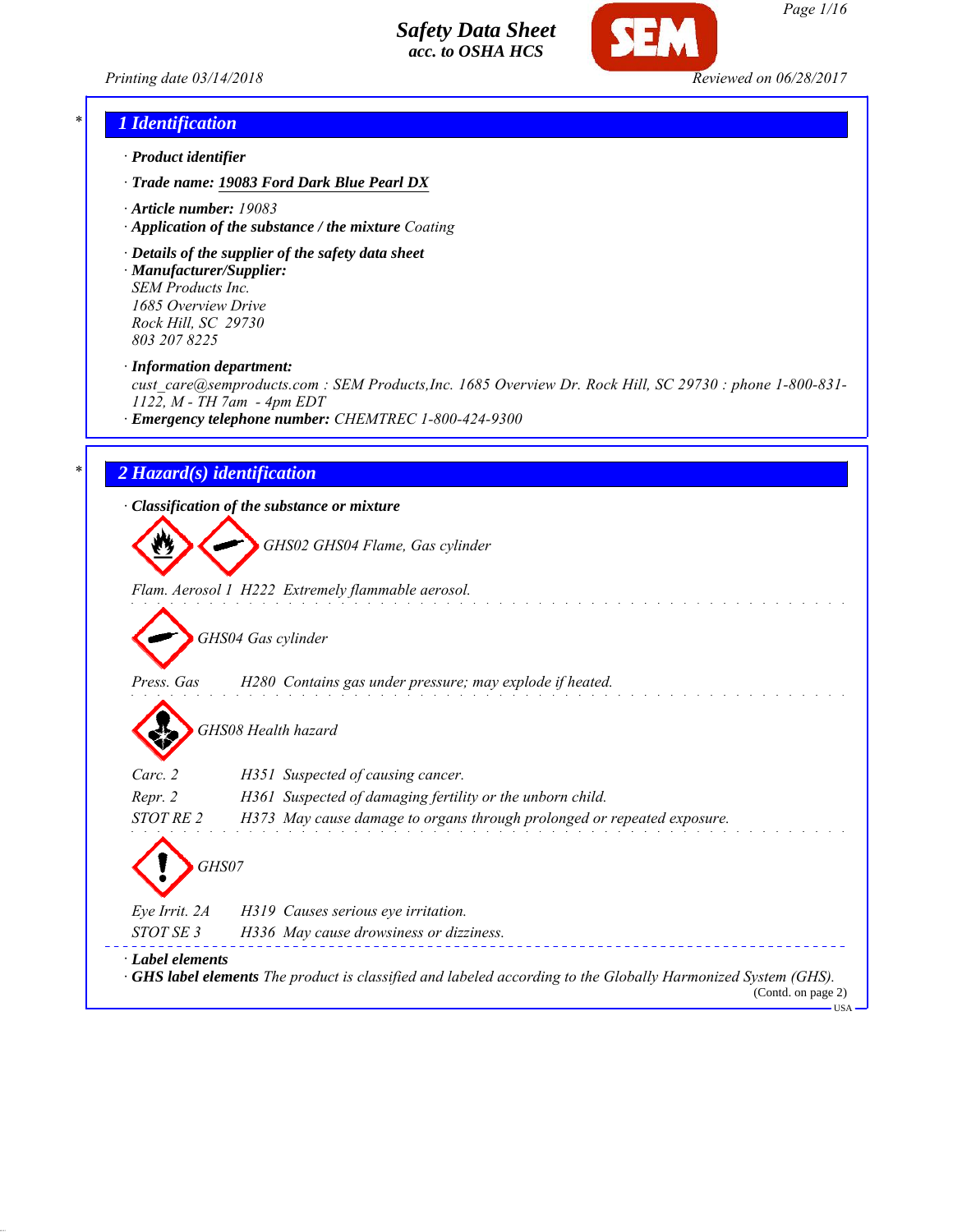*Printing date 03/14/2018 Reviewed on 06/28/2017*

*Trade name: 19083 Ford Dark Blue Pearl DX*



*Page 2/16*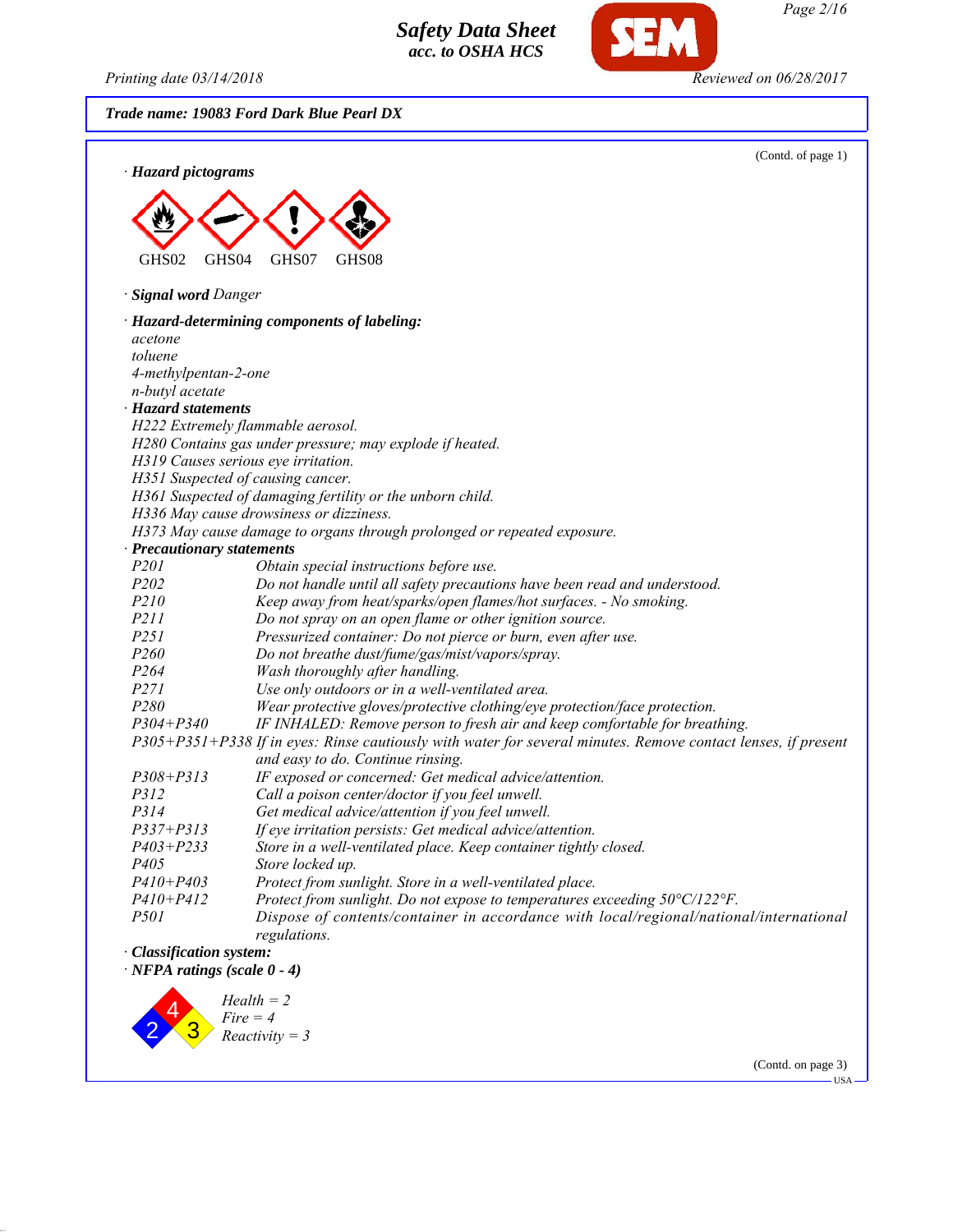*Printing date 03/14/2018 Reviewed on 06/28/2017*

*Trade name: 19083 Ford Dark Blue Pearl DX*

(Contd. of page 2)

*· HMIS-ratings (scale 0 - 4)*



*· Other hazards*

*· Results of PBT and vPvB assessment*

- *· PBT: Not applicable.*
- *· vPvB: Not applicable.*

#### *\* 3 Composition/information on ingredients*

*· Chemical characterization: Mixtures*

*· Description:*

*Mixture: consisting of the following components. Weight percentages*

| · Dangerous components: |                                                  |               |
|-------------------------|--------------------------------------------------|---------------|
| $67-64-1$ acetone       |                                                  | $13 - 30\%$   |
|                         | 68476-86-8 Petroleum gases, liquefied, sweetened | $13 - 30\%$   |
|                         | 108-65-6 2-methoxy-1-methylethyl acetate         | $13 - 30\%$   |
|                         | $123-86-4$ n-butyl acetate                       | $10 - 13%$    |
|                         | 110-19-0 isobutyl acetate                        | $5 - 7\%$     |
| 108-88-3 toluene        |                                                  | $1.5 - 5\%$   |
|                         | 763-69-9 ethyl 3-ethoxypropionate                | $1.5 - 5\%$   |
|                         | 108-10-1 4-methylpentan-2-one                    | $1 - 1.5\%$   |
|                         | 100-41-4 ethylbenzene                            | $20.1 - 51\%$ |

# *\* 4 First-aid measures*

- *· After inhalation: Supply fresh air; consult doctor in case of complaints.*
- *· After skin contact: Generally the product does not irritate the skin.*
- *· After eye contact:*
- *Rinse opened eye for several minutes under running water. If symptoms persist, consult a doctor.*
- *· After swallowing: If symptoms persist consult doctor.*
- *· Information for doctor:*
- *· Most important symptoms and effects, both acute and delayed No further relevant information available.*
- *· Indication of any immediate medical attention and special treatment needed*
- *No further relevant information available.*

# *\* 5 Fire-fighting measures*

- *· Extinguishing media*
- *· Suitable extinguishing agents:*
- *CO2, extinguishing powder or water spray. Fight larger fires with water spray or alcohol resistant foam.*
- *· Special hazards arising from the substance or mixture No further relevant information available.*

(Contd. on page 4)

USA

*Page 3/16*

*<sup>·</sup> Description of first aid measures*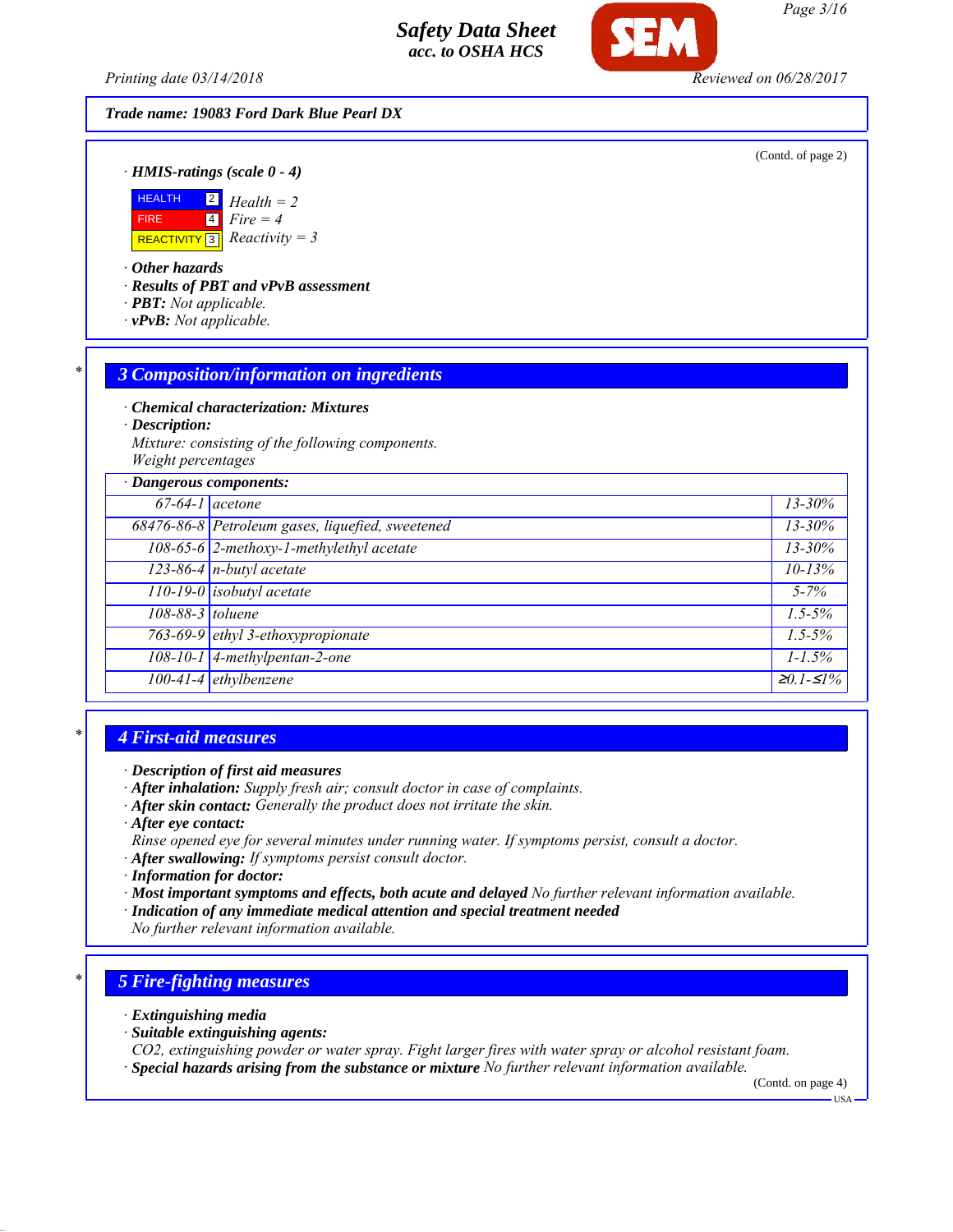

(Contd. of page 3)

USA

*Page 4/16*

*Trade name: 19083 Ford Dark Blue Pearl DX*

*· Advice for firefighters*

*· Protective equipment: Wear self-contained respiratory protective device.*

# *\* 6 Accidental release measures*

# *· Personal precautions, protective equipment and emergency procedures Wear protective equipment. Keep unprotected persons away.*

*· Environmental precautions: Do not allow to enter sewers/ surface or ground water.*

*· Methods and material for containment and cleaning up:*

- *Dispose contaminated material as waste according to item 13. Ensure adequate ventilation.*
- *· Reference to other sections*
- *See Section 7 for information on safe handling.*
- *See Section 8 for information on personal protection equipment.*
- *See Section 13 for disposal information.*
- *· Protective Action Criteria for Chemicals*

| $·$ PAC-1:             |                                             |                             |
|------------------------|---------------------------------------------|-----------------------------|
|                        | $67-64-1$ acetone                           | $200$ ppm                   |
|                        | 108-65-6 2-methoxy-1-methylethyl acetate    | $50$ ppm                    |
|                        | $123-86-4$ n-butyl acetate                  | 5 ppm                       |
|                        | $110-19-0$ isobutyl acetate                 | $\overline{450}$ ppm        |
| 108-88-3 toluene       |                                             | $67$ ppm                    |
|                        | 763-69-9 ethyl 3-ethoxypropionate           | $\overline{1.6}$ ppm        |
|                        | 108-10-1 4-methylpentan-2-one               | $75$ ppm                    |
| 12001-26-2 Mica        |                                             | $9 \frac{mg}{m^3}$          |
|                        | $110-43-0$ heptan-2-one                     | $150$ ppm                   |
| $1330 - 20 - 7$ xylene |                                             | $130$ ppm                   |
|                        | 13463-67-7 titanium dioxide                 | $30 \text{ mg/m}^3$         |
|                        | 1333-86-4 Carbon black                      | $9 \frac{mg}{m^3}$          |
|                        | $100-41-4$ ethylbenzene                     | $33$ ppm                    |
|                        | $71 - 36 - 3$ butan-1-ol                    | 60 ppm                      |
|                        | 7727-43-7 barium sulphate, natural          | $\frac{15 \text{ mg}}{m^3}$ |
|                        | 25322-68-3 Polyethylene glycol              | $30 \frac{mg}{m^3}$         |
|                        | $108-83-8$ 2,6-dimethylheptan-4-one         | $75$ ppm                    |
|                        | 78-83-1 butanol                             | $150$ ppm                   |
|                        | 57-55-6 Methyl glycol                       | $30 \text{ mg/m}^3$         |
| $\cdot$ PAC-2:         |                                             |                             |
|                        | $67-64-1$ acetone                           | $3200*ppm$                  |
|                        | 108-65-6 $2$ -methoxy-1-methylethyl acetate | $1,000$ ppm                 |
|                        | $123-86-4$ n-butyl acetate                  | $200$ ppm                   |
|                        | 110-19-0 isobutyl acetate                   | $1300*ppm$                  |
| 108-88-3 toluene       |                                             | $560$ ppm                   |
|                        | 763-69-9 ethyl 3-ethoxypropionate           | $18$ ppm                    |
|                        | $108-10-1$ 4-methylpentan-2-one             | $500$ ppm                   |
|                        |                                             | (Contd. on page $5$ )       |

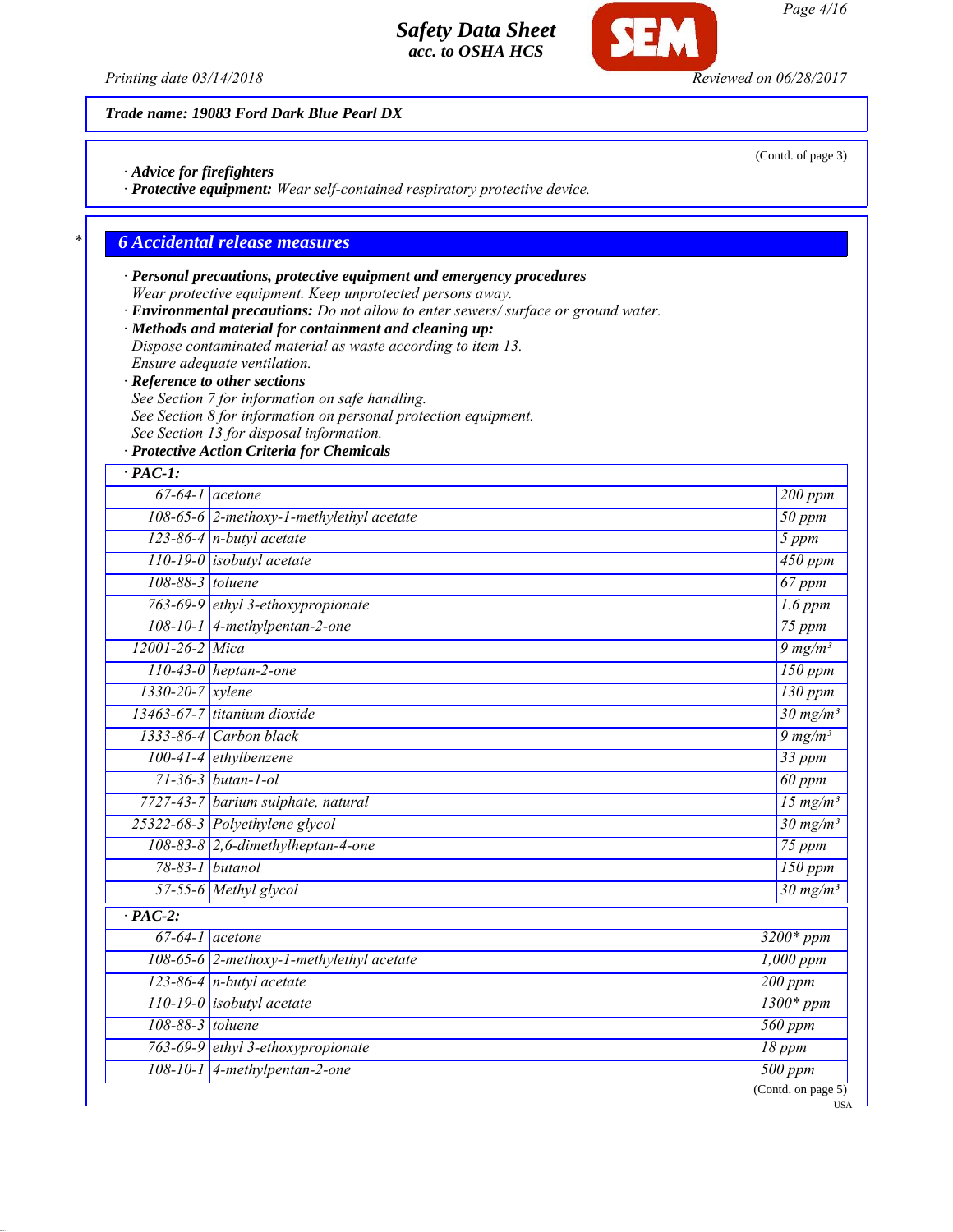

*Printing date 03/14/2018 Reviewed on 06/28/2017*

*Trade name: 19083 Ford Dark Blue Pearl DX*

|                               |                                          | (Contd. of page 4)                              |
|-------------------------------|------------------------------------------|-------------------------------------------------|
| 12001-26-2 Mica               |                                          | 99 mg/m <sup>3</sup>                            |
|                               | $110-43-0$ heptan-2-one                  | $670$ ppm                                       |
| $1330 - 20 - 7$ <i>xylene</i> |                                          | $920*ppm$                                       |
|                               | 13463-67-7 titanium dioxide              | 330 mg/m <sup>3</sup>                           |
|                               | 1333-86-4 Carbon black                   | 99 mg/m $3$                                     |
|                               | $100-41-4$ ethylbenzene                  | $1100*ppm$                                      |
|                               | $71-36-3$ butan-1-ol                     | 800 ppm                                         |
|                               | 7727-43-7 barium sulphate, natural       | $\frac{170 \text{ mg/m}^3}{250 \text{ mg/m}^3}$ |
|                               | 25322-68-3 Polyethylene glycol           | $1,300$ mg/m <sup>3</sup>                       |
|                               | 108-83-8 2,6-dimethylheptan-4-one        | $330$ ppm                                       |
|                               | 78-83-1 butanol                          | $1,300$ ppm                                     |
|                               | 57-55-6 Methyl glycol                    | $1,300$ mg/m <sup>3</sup>                       |
| $\cdot$ PAC-3:                |                                          |                                                 |
|                               | $67-64-1$ acetone                        | $5700*ppm$                                      |
|                               | 108-65-6 2-methoxy-1-methylethyl acetate | $5000*ppm$                                      |
|                               | $123-86-4$ n-butyl acetate               | $3000*ppm$                                      |
|                               | 110-19-0 isobutyl acetate                | $7500**$ ppm                                    |
| 108-88-3 toluene              |                                          | $3700*ppm$                                      |
|                               | 763-69-9 ethyl 3-ethoxypropionate        | $110$ ppm                                       |
|                               | 108-10-1 4-methylpentan-2-one            | $3000*ppm$                                      |
| 12001-26-2 Mica               |                                          | 590 mg/m <sup>3</sup>                           |
|                               | $110-43-0$ heptan-2-one                  | $4000*ppm$                                      |
| 1330-20-7 xylene              |                                          | $2500*ppm$                                      |
|                               | 13463-67-7 titanium dioxide              | $2,000 \text{ mg/m}^3$                          |
|                               | 1333-86-4 Carbon black                   | 590 mg/m <sup>3</sup>                           |
|                               | 100-41-4 ethylbenzene                    | $1800*ppm$                                      |
|                               | $71 - 36 - 3$ butan-1-ol                 | $8000**ppm$                                     |
|                               | 7727-43-7 barium sulphate, natural       | $\frac{990 \text{ mg/m}^3}{990 \text{ mg/m}^3}$ |
|                               | 25322-68-3 Polyethylene glycol           | $7,700$ mg/m <sup>3</sup>                       |
|                               | 108-83-8 2,6-dimethylheptan-4-one        | $2000*ppm$                                      |
|                               | 78-83-1 butanol                          | $8000*$ ppm                                     |
|                               | 57-55-6 Methyl glycol                    | 7,900 $mg/m^3$                                  |
|                               |                                          |                                                 |

# *\* 7 Handling and storage*

*· Handling:*

*· Precautions for safe handling No special measures required.*

*· Information about protection against explosions and fires: Do not spray on a naked flame or any incandescent material.*

*Keep ignition sources away - Do not smoke.*

*Pressurized container: protect from sunlight and do not expose to temperatures exceeding 50°C, i.e. electric lights. Do not pierce or burn, even after use.*

(Contd. on page 6)

 $-<sub>USA</sub>$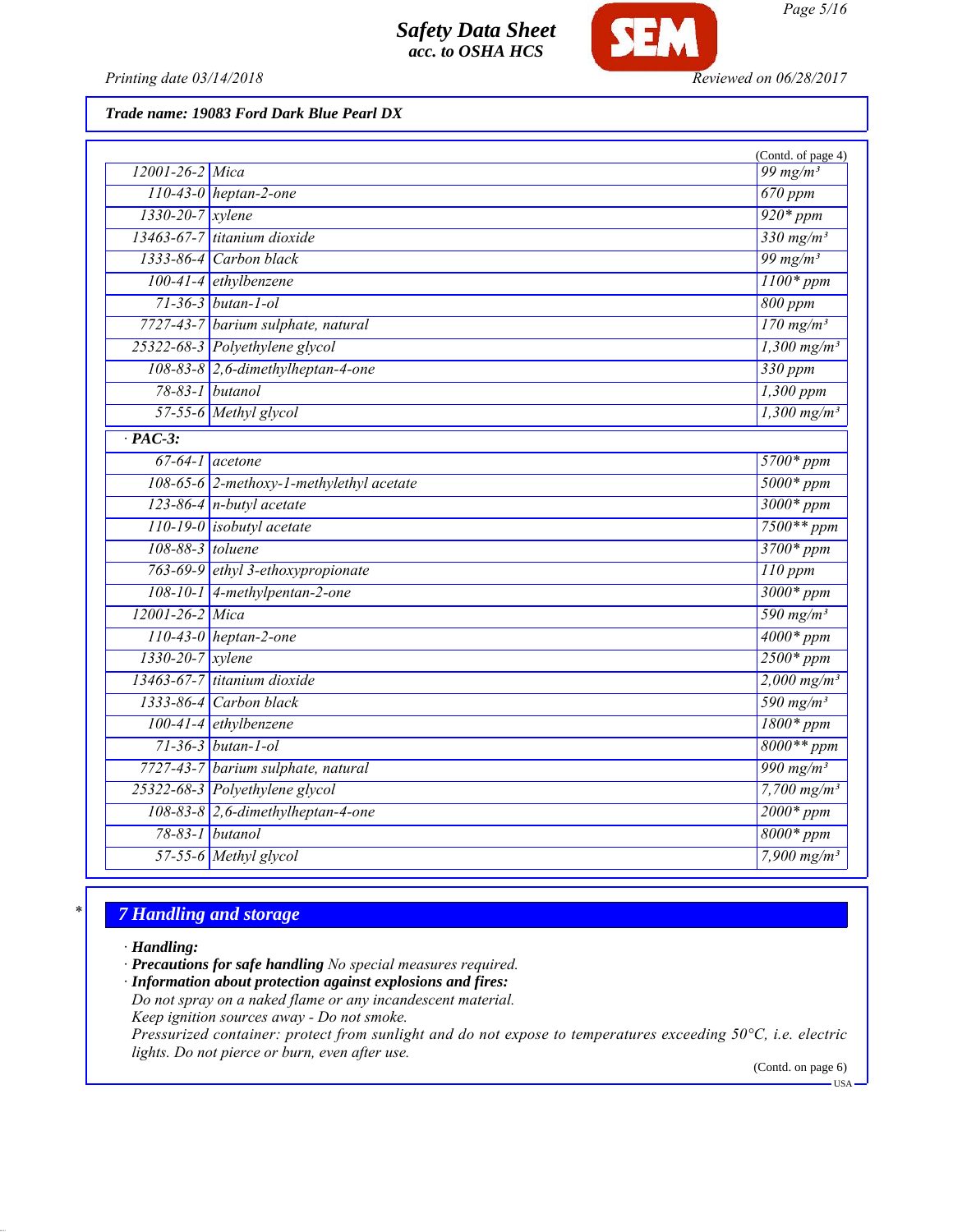*Printing date 03/14/2018 Reviewed on 06/28/2017*

*Trade name: 19083 Ford Dark Blue Pearl DX*

(Contd. of page 5)

- *· Conditions for safe storage, including any incompatibilities*
- *· Storage:*
- *· Requirements to be met by storerooms and receptacles:*
- *Observe official regulations on storing packagings with pressurized containers.*
- *· Information about storage in one common storage facility: Store away from oxidizing agents.*
- *· Further information about storage conditions: Keep receptacle tightly sealed.*
- *· Specific end use(s) No further relevant information available.*
- *\* 8 Exposure controls/personal protection*
- *· Additional information about design of technical systems: No further data; see item 7.*
- *· Control parameters*
- *· Components with limit values that require monitoring at the workplace:*

*The following constituents are the only constituents of the product which have a PEL, TLV or other recommended exposure limit.*

*At this time, the other constituents have no known exposure limits.*

|            | 67-64-1 acetone                                                                                                 |
|------------|-----------------------------------------------------------------------------------------------------------------|
| PEL        | Long-term value: $2400$ mg/m <sup>3</sup> , 1000 ppm                                                            |
| REL        | Long-term value: 590 mg/m <sup>3</sup> , 250 ppm                                                                |
| TLV        | Short-term value: $1187$ mg/m <sup>3</sup> , 500 ppm<br>Long-term value: 594 mg/m <sup>3</sup> , 250 ppm<br>BEI |
|            | 108-65-6 2-methoxy-1-methylethyl acetate                                                                        |
|            | WEEL Long-term value: 50 ppm                                                                                    |
|            | 123-86-4 n-butyl acetate                                                                                        |
| <b>PEL</b> | Long-term value: $710$ mg/m <sup>3</sup> , $150$ ppm                                                            |
| <b>REL</b> | Long-term value: $950$ mg/m <sup>3</sup> , 200 ppm                                                              |
| TLV        | Short-term value: 712 mg/m <sup>3</sup> , 150 ppm<br>Long-term value: $238 \text{ mg/m}^3$ , 50 ppm             |
|            | 110-19-0 isobutyl acetate                                                                                       |
| PEL        | Long-term value: $700$ mg/m <sup>3</sup> , $150$ ppm                                                            |
| <b>REL</b> | Long-term value: $700$ mg/m <sup>3</sup> , 150 ppm                                                              |
| TLV        | Short-term value: $712$ mg/m <sup>3</sup> , 150 ppm<br>Long-term value: 238 mg/m <sup>3</sup> , 50 ppm          |
|            | 108-88-3 toluene                                                                                                |
| <b>PEL</b> | Long-term value: 200 ppm<br>Ceiling limit value: 300; 500* ppm<br>*10-min peak per 8-hr shift                   |
| REL        | Short-term value: $560$ mg/m <sup>3</sup> , 150 ppm<br>Long-term value: $375$ mg/m <sup>3</sup> , 100 ppm       |
| TLV        | Long-term value: 75 mg/m <sup>3</sup> , 20 ppm<br><b>BEI</b>                                                    |
|            | 108-10-1 4-methylpentan-2-one                                                                                   |
| PEL        | Long-term value: $410$ mg/m <sup>3</sup> , 100 ppm                                                              |
|            | (Contd. on page 7)                                                                                              |

*Page 6/16*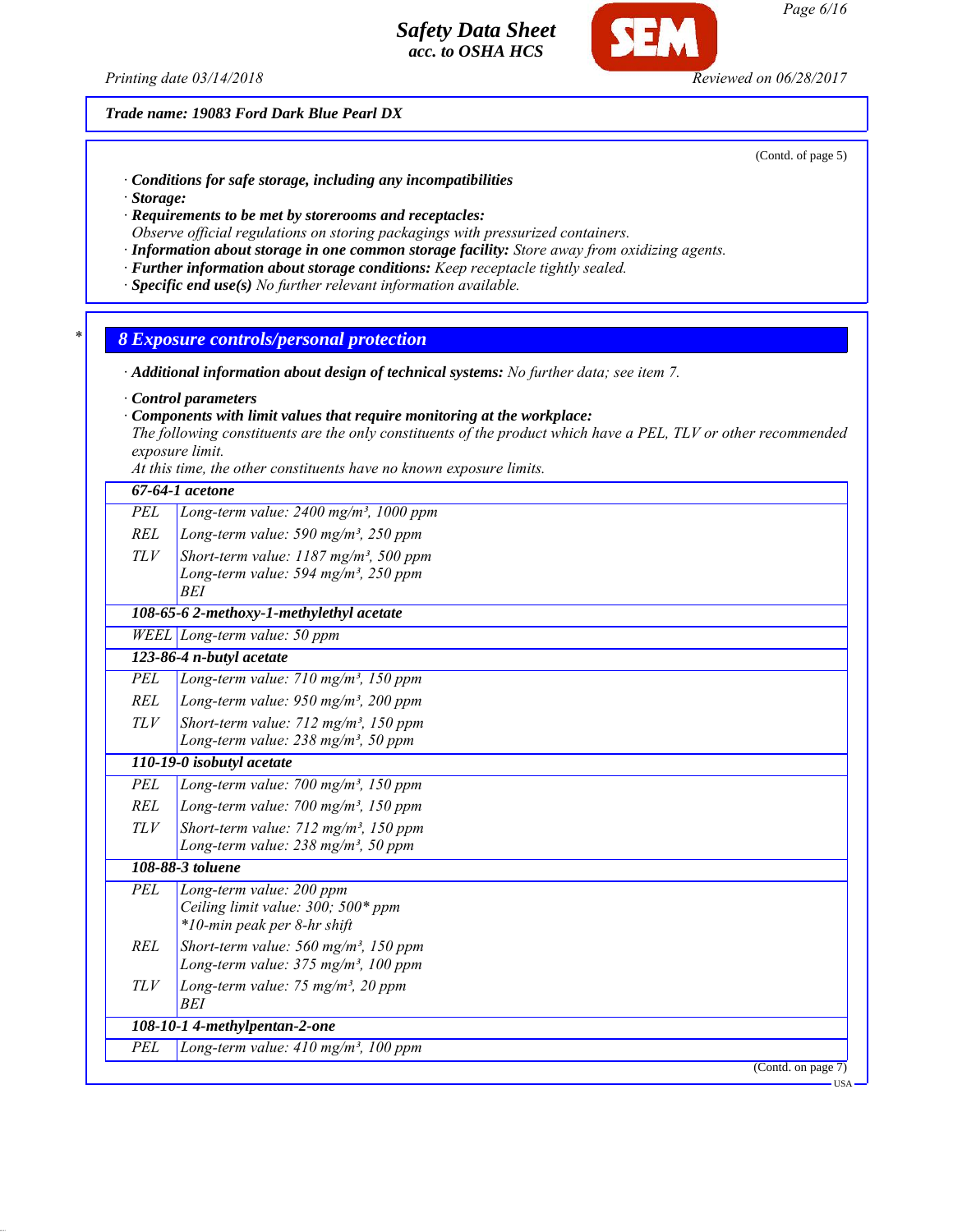

*Printing date 03/14/2018 Reviewed on 06/28/2017*

| Trade name: 19083 Ford Dark Blue Pearl DX |  |
|-------------------------------------------|--|
|-------------------------------------------|--|

| Long-term value: $205$ mg/m <sup>3</sup> , 50 ppm<br>Short-term value: $307 \text{ mg/m}^3$ , 75 ppm<br>TLV<br>Long-term value: $82$ mg/m <sup>3</sup> , 20 ppm<br>BEI<br>100-41-4 ethylbenzene<br>PEL<br>Long-term value: $435$ mg/m <sup>3</sup> , 100 ppm<br><b>REL</b><br>Short-term value: 545 mg/m <sup>3</sup> , 125 ppm<br>Long-term value: 435 mg/m <sup>3</sup> , 100 ppm<br>Long-term value: 87 mg/m <sup>3</sup> , 20 ppm<br>TLV<br>BEI<br>· Ingredients with biological limit values:<br>67-64-1 acetone<br>$BEI$ 50 mg/L<br>Medium: urine<br>Time: end of shift<br>Parameter: Acetone (nonspecific)<br>108-88-3 toluene<br>$BEI$ 0.02 mg/L<br>Medium: blood<br>Time: prior to last shift of workweek<br>Parameter: Toluene<br>$0.03$ mg/L<br>Medium: urine<br>Time: end of shift<br>Parameter: Toluene<br>$0.3$ mg/g creatinine<br>Medium: urine<br>Time: end of shift<br>Parameter: o-Cresol with hydrolysis (background)<br>108-10-1 4-methylpentan-2-one<br>$BEI$ 1 mg/L<br>Medium: urine<br>Time: end of shift<br>Parameter: MIBK<br>100-41-4 ethylbenzene<br>BEI $\vert 0.7 \, g/g$ creatinine<br>Medium: urine<br>Time: end of shift at end of workweek<br>Parameter: Sum of mandelic acid and phenylglyoxylic acid (nonspecific, semi-quantitative)<br>Medium: end-exhaled air<br>Time: not critical<br>Parameter: Ethyl benzene (semi-quantitative) | · Additional information: The lists that were valid during the creation were used as basis.<br>(Contd. on page 8) |     |                                                    | (Contd. of page 6) |
|---------------------------------------------------------------------------------------------------------------------------------------------------------------------------------------------------------------------------------------------------------------------------------------------------------------------------------------------------------------------------------------------------------------------------------------------------------------------------------------------------------------------------------------------------------------------------------------------------------------------------------------------------------------------------------------------------------------------------------------------------------------------------------------------------------------------------------------------------------------------------------------------------------------------------------------------------------------------------------------------------------------------------------------------------------------------------------------------------------------------------------------------------------------------------------------------------------------------------------------------------------------------------------------------------------------------------------------------------------------------------|-------------------------------------------------------------------------------------------------------------------|-----|----------------------------------------------------|--------------------|
|                                                                                                                                                                                                                                                                                                                                                                                                                                                                                                                                                                                                                                                                                                                                                                                                                                                                                                                                                                                                                                                                                                                                                                                                                                                                                                                                                                           |                                                                                                                   | REL | Short-term value: $300$ mg/m <sup>3</sup> , 75 ppm |                    |
|                                                                                                                                                                                                                                                                                                                                                                                                                                                                                                                                                                                                                                                                                                                                                                                                                                                                                                                                                                                                                                                                                                                                                                                                                                                                                                                                                                           |                                                                                                                   |     |                                                    |                    |
|                                                                                                                                                                                                                                                                                                                                                                                                                                                                                                                                                                                                                                                                                                                                                                                                                                                                                                                                                                                                                                                                                                                                                                                                                                                                                                                                                                           |                                                                                                                   |     |                                                    |                    |
|                                                                                                                                                                                                                                                                                                                                                                                                                                                                                                                                                                                                                                                                                                                                                                                                                                                                                                                                                                                                                                                                                                                                                                                                                                                                                                                                                                           |                                                                                                                   |     |                                                    |                    |
|                                                                                                                                                                                                                                                                                                                                                                                                                                                                                                                                                                                                                                                                                                                                                                                                                                                                                                                                                                                                                                                                                                                                                                                                                                                                                                                                                                           |                                                                                                                   |     |                                                    |                    |
|                                                                                                                                                                                                                                                                                                                                                                                                                                                                                                                                                                                                                                                                                                                                                                                                                                                                                                                                                                                                                                                                                                                                                                                                                                                                                                                                                                           |                                                                                                                   |     |                                                    |                    |
|                                                                                                                                                                                                                                                                                                                                                                                                                                                                                                                                                                                                                                                                                                                                                                                                                                                                                                                                                                                                                                                                                                                                                                                                                                                                                                                                                                           |                                                                                                                   |     |                                                    |                    |
|                                                                                                                                                                                                                                                                                                                                                                                                                                                                                                                                                                                                                                                                                                                                                                                                                                                                                                                                                                                                                                                                                                                                                                                                                                                                                                                                                                           |                                                                                                                   |     |                                                    |                    |
|                                                                                                                                                                                                                                                                                                                                                                                                                                                                                                                                                                                                                                                                                                                                                                                                                                                                                                                                                                                                                                                                                                                                                                                                                                                                                                                                                                           |                                                                                                                   |     |                                                    |                    |
|                                                                                                                                                                                                                                                                                                                                                                                                                                                                                                                                                                                                                                                                                                                                                                                                                                                                                                                                                                                                                                                                                                                                                                                                                                                                                                                                                                           |                                                                                                                   |     |                                                    |                    |
|                                                                                                                                                                                                                                                                                                                                                                                                                                                                                                                                                                                                                                                                                                                                                                                                                                                                                                                                                                                                                                                                                                                                                                                                                                                                                                                                                                           |                                                                                                                   |     |                                                    |                    |
|                                                                                                                                                                                                                                                                                                                                                                                                                                                                                                                                                                                                                                                                                                                                                                                                                                                                                                                                                                                                                                                                                                                                                                                                                                                                                                                                                                           |                                                                                                                   |     |                                                    |                    |
|                                                                                                                                                                                                                                                                                                                                                                                                                                                                                                                                                                                                                                                                                                                                                                                                                                                                                                                                                                                                                                                                                                                                                                                                                                                                                                                                                                           |                                                                                                                   |     |                                                    |                    |
|                                                                                                                                                                                                                                                                                                                                                                                                                                                                                                                                                                                                                                                                                                                                                                                                                                                                                                                                                                                                                                                                                                                                                                                                                                                                                                                                                                           |                                                                                                                   |     |                                                    |                    |
|                                                                                                                                                                                                                                                                                                                                                                                                                                                                                                                                                                                                                                                                                                                                                                                                                                                                                                                                                                                                                                                                                                                                                                                                                                                                                                                                                                           |                                                                                                                   |     |                                                    |                    |
|                                                                                                                                                                                                                                                                                                                                                                                                                                                                                                                                                                                                                                                                                                                                                                                                                                                                                                                                                                                                                                                                                                                                                                                                                                                                                                                                                                           |                                                                                                                   |     |                                                    |                    |
|                                                                                                                                                                                                                                                                                                                                                                                                                                                                                                                                                                                                                                                                                                                                                                                                                                                                                                                                                                                                                                                                                                                                                                                                                                                                                                                                                                           |                                                                                                                   |     |                                                    |                    |
|                                                                                                                                                                                                                                                                                                                                                                                                                                                                                                                                                                                                                                                                                                                                                                                                                                                                                                                                                                                                                                                                                                                                                                                                                                                                                                                                                                           |                                                                                                                   |     |                                                    |                    |
|                                                                                                                                                                                                                                                                                                                                                                                                                                                                                                                                                                                                                                                                                                                                                                                                                                                                                                                                                                                                                                                                                                                                                                                                                                                                                                                                                                           |                                                                                                                   |     |                                                    |                    |
|                                                                                                                                                                                                                                                                                                                                                                                                                                                                                                                                                                                                                                                                                                                                                                                                                                                                                                                                                                                                                                                                                                                                                                                                                                                                                                                                                                           |                                                                                                                   |     |                                                    |                    |
|                                                                                                                                                                                                                                                                                                                                                                                                                                                                                                                                                                                                                                                                                                                                                                                                                                                                                                                                                                                                                                                                                                                                                                                                                                                                                                                                                                           |                                                                                                                   |     |                                                    |                    |
|                                                                                                                                                                                                                                                                                                                                                                                                                                                                                                                                                                                                                                                                                                                                                                                                                                                                                                                                                                                                                                                                                                                                                                                                                                                                                                                                                                           |                                                                                                                   |     |                                                    |                    |
|                                                                                                                                                                                                                                                                                                                                                                                                                                                                                                                                                                                                                                                                                                                                                                                                                                                                                                                                                                                                                                                                                                                                                                                                                                                                                                                                                                           |                                                                                                                   |     |                                                    |                    |
|                                                                                                                                                                                                                                                                                                                                                                                                                                                                                                                                                                                                                                                                                                                                                                                                                                                                                                                                                                                                                                                                                                                                                                                                                                                                                                                                                                           |                                                                                                                   |     |                                                    |                    |
|                                                                                                                                                                                                                                                                                                                                                                                                                                                                                                                                                                                                                                                                                                                                                                                                                                                                                                                                                                                                                                                                                                                                                                                                                                                                                                                                                                           |                                                                                                                   |     |                                                    |                    |
|                                                                                                                                                                                                                                                                                                                                                                                                                                                                                                                                                                                                                                                                                                                                                                                                                                                                                                                                                                                                                                                                                                                                                                                                                                                                                                                                                                           |                                                                                                                   |     |                                                    |                    |
|                                                                                                                                                                                                                                                                                                                                                                                                                                                                                                                                                                                                                                                                                                                                                                                                                                                                                                                                                                                                                                                                                                                                                                                                                                                                                                                                                                           |                                                                                                                   |     |                                                    |                    |
|                                                                                                                                                                                                                                                                                                                                                                                                                                                                                                                                                                                                                                                                                                                                                                                                                                                                                                                                                                                                                                                                                                                                                                                                                                                                                                                                                                           |                                                                                                                   |     |                                                    |                    |
|                                                                                                                                                                                                                                                                                                                                                                                                                                                                                                                                                                                                                                                                                                                                                                                                                                                                                                                                                                                                                                                                                                                                                                                                                                                                                                                                                                           |                                                                                                                   |     |                                                    |                    |
|                                                                                                                                                                                                                                                                                                                                                                                                                                                                                                                                                                                                                                                                                                                                                                                                                                                                                                                                                                                                                                                                                                                                                                                                                                                                                                                                                                           |                                                                                                                   |     |                                                    |                    |
|                                                                                                                                                                                                                                                                                                                                                                                                                                                                                                                                                                                                                                                                                                                                                                                                                                                                                                                                                                                                                                                                                                                                                                                                                                                                                                                                                                           |                                                                                                                   |     |                                                    |                    |
|                                                                                                                                                                                                                                                                                                                                                                                                                                                                                                                                                                                                                                                                                                                                                                                                                                                                                                                                                                                                                                                                                                                                                                                                                                                                                                                                                                           |                                                                                                                   |     |                                                    |                    |
|                                                                                                                                                                                                                                                                                                                                                                                                                                                                                                                                                                                                                                                                                                                                                                                                                                                                                                                                                                                                                                                                                                                                                                                                                                                                                                                                                                           |                                                                                                                   |     |                                                    |                    |
|                                                                                                                                                                                                                                                                                                                                                                                                                                                                                                                                                                                                                                                                                                                                                                                                                                                                                                                                                                                                                                                                                                                                                                                                                                                                                                                                                                           |                                                                                                                   |     |                                                    |                    |
|                                                                                                                                                                                                                                                                                                                                                                                                                                                                                                                                                                                                                                                                                                                                                                                                                                                                                                                                                                                                                                                                                                                                                                                                                                                                                                                                                                           |                                                                                                                   |     |                                                    |                    |
|                                                                                                                                                                                                                                                                                                                                                                                                                                                                                                                                                                                                                                                                                                                                                                                                                                                                                                                                                                                                                                                                                                                                                                                                                                                                                                                                                                           |                                                                                                                   |     |                                                    |                    |
|                                                                                                                                                                                                                                                                                                                                                                                                                                                                                                                                                                                                                                                                                                                                                                                                                                                                                                                                                                                                                                                                                                                                                                                                                                                                                                                                                                           |                                                                                                                   |     |                                                    |                    |
|                                                                                                                                                                                                                                                                                                                                                                                                                                                                                                                                                                                                                                                                                                                                                                                                                                                                                                                                                                                                                                                                                                                                                                                                                                                                                                                                                                           |                                                                                                                   |     |                                                    |                    |
|                                                                                                                                                                                                                                                                                                                                                                                                                                                                                                                                                                                                                                                                                                                                                                                                                                                                                                                                                                                                                                                                                                                                                                                                                                                                                                                                                                           |                                                                                                                   |     |                                                    |                    |
|                                                                                                                                                                                                                                                                                                                                                                                                                                                                                                                                                                                                                                                                                                                                                                                                                                                                                                                                                                                                                                                                                                                                                                                                                                                                                                                                                                           |                                                                                                                   |     |                                                    |                    |
|                                                                                                                                                                                                                                                                                                                                                                                                                                                                                                                                                                                                                                                                                                                                                                                                                                                                                                                                                                                                                                                                                                                                                                                                                                                                                                                                                                           |                                                                                                                   |     |                                                    |                    |
|                                                                                                                                                                                                                                                                                                                                                                                                                                                                                                                                                                                                                                                                                                                                                                                                                                                                                                                                                                                                                                                                                                                                                                                                                                                                                                                                                                           |                                                                                                                   |     |                                                    |                    |
|                                                                                                                                                                                                                                                                                                                                                                                                                                                                                                                                                                                                                                                                                                                                                                                                                                                                                                                                                                                                                                                                                                                                                                                                                                                                                                                                                                           |                                                                                                                   |     |                                                    |                    |
|                                                                                                                                                                                                                                                                                                                                                                                                                                                                                                                                                                                                                                                                                                                                                                                                                                                                                                                                                                                                                                                                                                                                                                                                                                                                                                                                                                           |                                                                                                                   |     |                                                    |                    |
|                                                                                                                                                                                                                                                                                                                                                                                                                                                                                                                                                                                                                                                                                                                                                                                                                                                                                                                                                                                                                                                                                                                                                                                                                                                                                                                                                                           |                                                                                                                   |     |                                                    |                    |
|                                                                                                                                                                                                                                                                                                                                                                                                                                                                                                                                                                                                                                                                                                                                                                                                                                                                                                                                                                                                                                                                                                                                                                                                                                                                                                                                                                           |                                                                                                                   |     |                                                    |                    |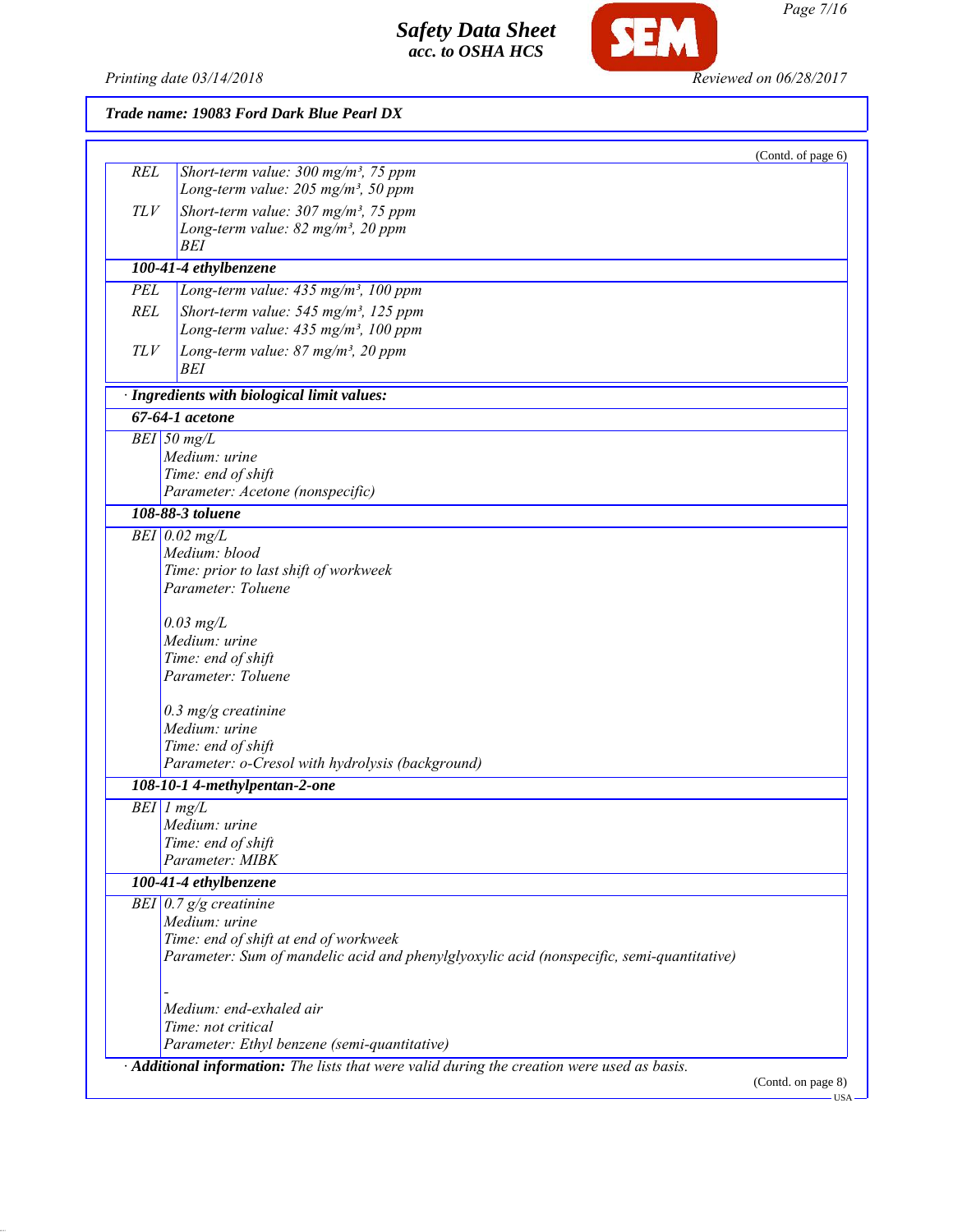



*Page 8/16*

#### *Trade name: 19083 Ford Dark Blue Pearl DX*

(Contd. of page 7)

USA

*· Exposure controls*

*· Personal protective equipment:*

*· General protective and hygienic measures: Keep away from foodstuffs, beverages and feed. Immediately remove all soiled and contaminated clothing. Wash hands before breaks and at the end of work. Store protective clothing separately. Avoid contact with the eyes. Avoid contact with the eyes and skin.*

*· Breathing equipment:*

*In case of brief exposure or low pollution use respiratory filter device. In case of intensive or longer exposure use respiratory protective device that is independent of circulating air.*

#### *· Protection of hands:*

*Due to missing tests no recommendation to the glove material can be given for the product/ the preparation/ the chemical mixture.*

*Selection of the glove material on consideration of the penetration times, rates of diffusion and the degradation*



*Protective gloves*

*The glove material has to be impermeable and resistant to the product/ the substance/ the preparation. · Material of gloves*

*The selection of the suitable gloves does not only depend on the material, but also on further marks of quality and varies from manufacturer to manufacturer. As the product is a preparation of several substances, the resistance of the glove material can not be calculated in advance and has therefore to be checked prior to the application.*

*· Penetration time of glove material*

*The exact break trough time has to be found out by the manufacturer of the protective gloves and has to be observed.*

*· Eye protection: Safety glasses*



*Tightly sealed goggles*

# *\* 9 Physical and chemical properties*

| · Information on basic physical and chemical properties<br><b>General Information</b><br>$\cdot$ Appearance:<br>Form:<br>Color:<br>$\cdot$ Odor:<br>· Odor threshold: | Aerosol<br>Dark blue<br>Characteristic<br>Not determined. |                    |
|-----------------------------------------------------------------------------------------------------------------------------------------------------------------------|-----------------------------------------------------------|--------------------|
| $\cdot$ pH-value:                                                                                                                                                     | Not determined.                                           |                    |
| $\cdot$ Change in condition<br><b>Melting point/Melting range:</b><br><b>Boiling point/Boiling range:</b>                                                             | Undetermined.<br>55.8-56.6 °C                             |                    |
|                                                                                                                                                                       |                                                           | (Contd. on page 9) |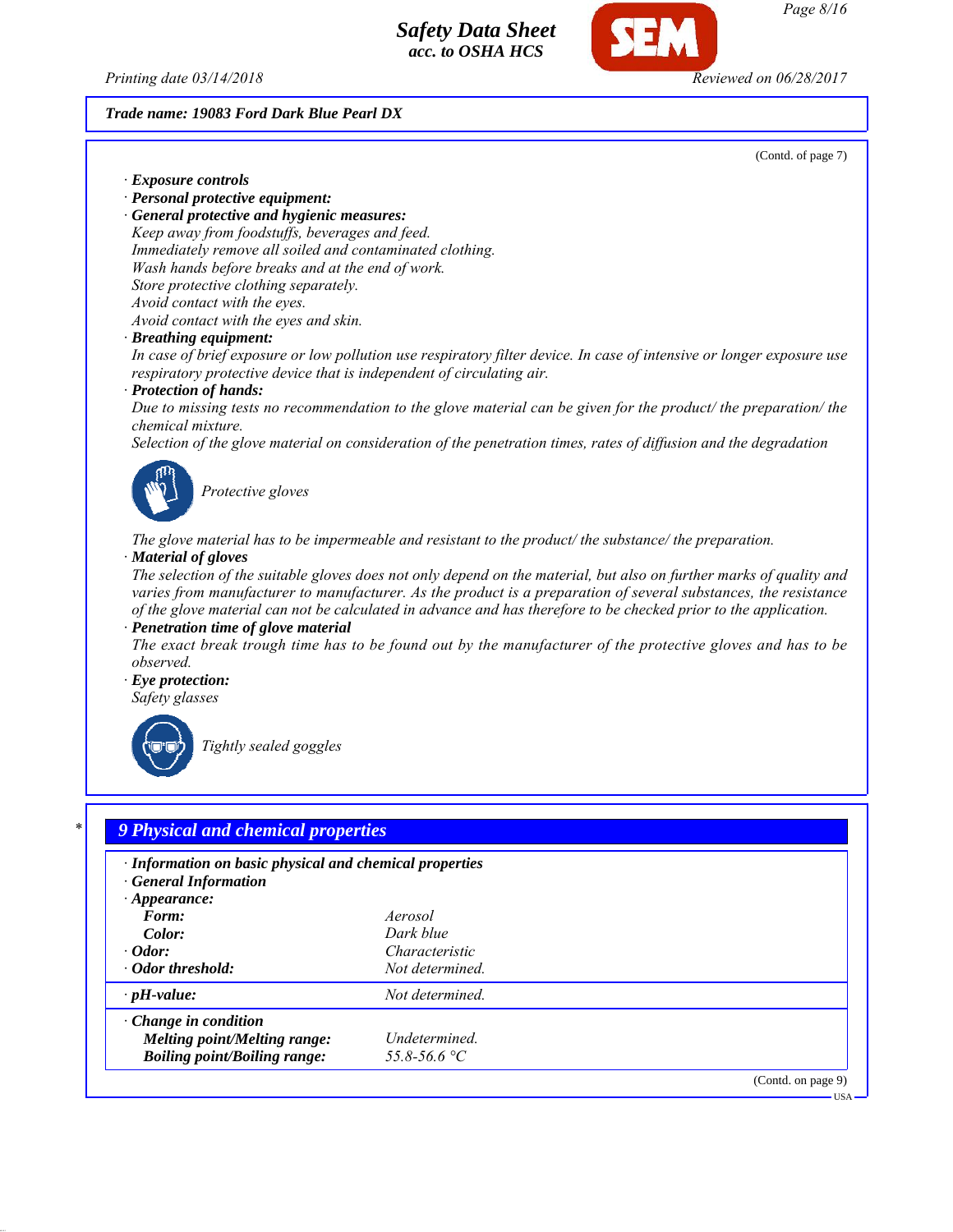

*Printing date 03/14/2018 Reviewed on 06/28/2017*

# *Trade name: 19083 Ford Dark Blue Pearl DX*

|                                                            | (Contd. of page 8)                                                          |
|------------------------------------------------------------|-----------------------------------------------------------------------------|
| · Flash point:                                             | $-103$ °C                                                                   |
| · Flammability (solid, gaseous):                           | Not applicable.                                                             |
| · Ignition temperature:                                    | 370 °C                                                                      |
| · Decomposition temperature:                               | Not determined.                                                             |
| · Auto igniting:                                           | Product is not selfigniting.                                                |
| · Danger of explosion:                                     | In use, may form flammable/explosive vapour-air mixture.<br>Avoid high heat |
| $\cdot$ Explosion limits:                                  |                                                                             |
| Lower:                                                     | $1.9$ Vol %                                                                 |
| <b>Upper:</b>                                              | $13$ Vol $\%$                                                               |
| $\cdot$ Vapor pressure at 20 $\textdegree$ C:              | $233$ $hPa$                                                                 |
| $\cdot$ Density at 20 $\cdot$ C:                           | $0.75629$ g/cm <sup>3</sup>                                                 |
| $\cdot$ Relative density                                   | Not determined.                                                             |
| · Vapor density                                            | Not determined.                                                             |
| $\cdot$ Evaporation rate                                   | Not applicable.                                                             |
| · Solubility in / Miscibility with                         |                                                                             |
| Water:                                                     | Not miscible or difficult to mix.                                           |
| · Partition coefficient (n-octanol/water): Not determined. |                                                                             |
| · Viscosity:                                               |                                                                             |
| Dynamic:                                                   | Not determined                                                              |
| Kinematic:                                                 | Not determined.                                                             |
| · Solvent content:                                         |                                                                             |
| <b>Organic solvents:</b>                                   | 91.8%                                                                       |
| <b>VOC</b> content:                                        | 61.90%                                                                      |
|                                                            | 655.5 $g/l / 5.47$ lb/gl                                                    |
| <b>Solids content:</b>                                     | 7.8%                                                                        |
| Other information                                          | No further relevant information available.                                  |

# *10 Stability and reactivity*

*· Reactivity No further relevant information available.*

*· Chemical stability*

*· Thermal decomposition / conditions to be avoided: No decomposition if used according to specifications.*

*· Possibility of hazardous reactions No dangerous reactions known.*

*· Conditions to avoid No further relevant information available.*

*· Incompatible materials: No further relevant information available.*

*· Hazardous decomposition products:*

*Nitrogen oxides*

*Hydrocarbons*

*Carbon monoxide and carbon dioxide*

(Contd. on page 10)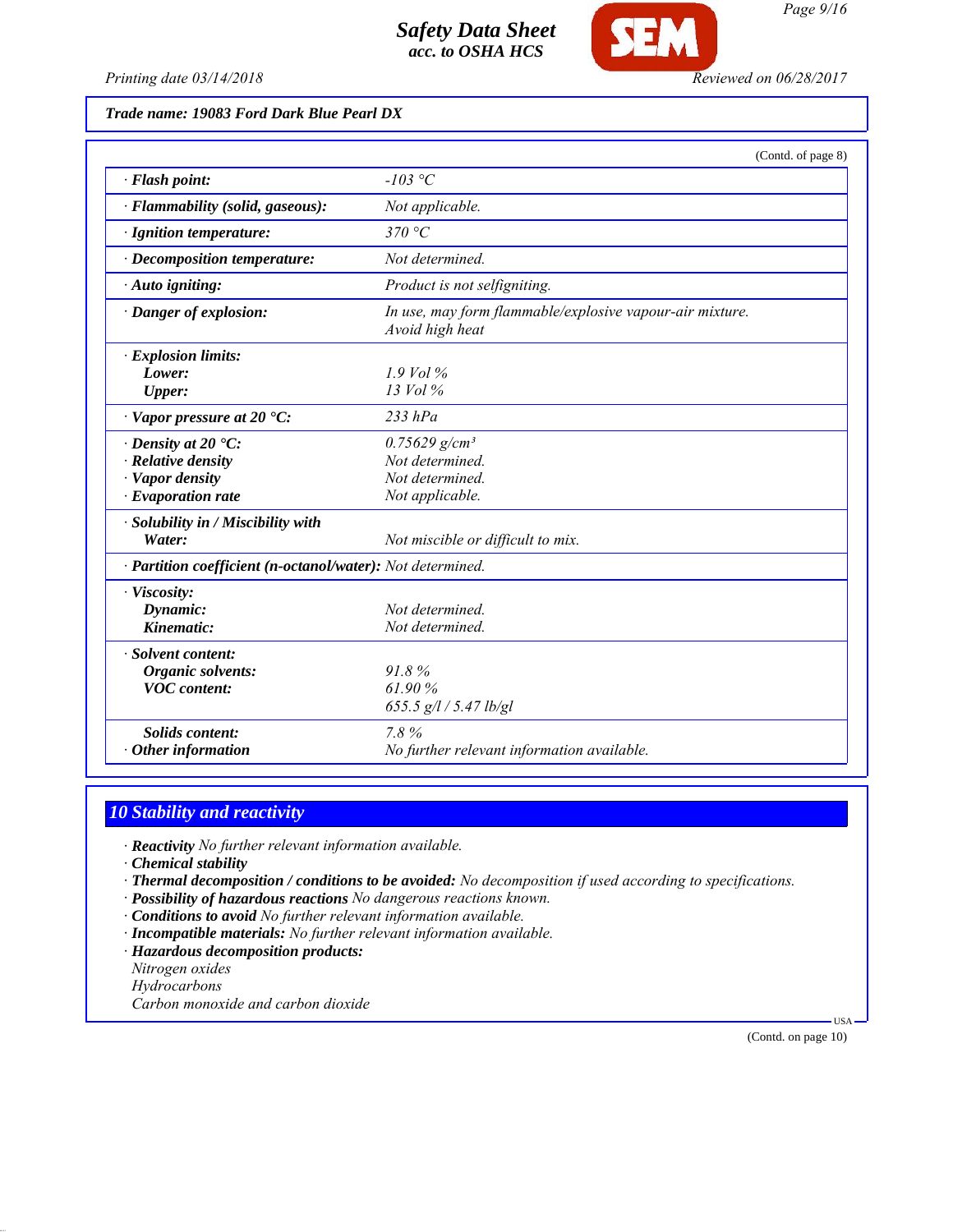

*Page 10/16*

*Printing date 03/14/2018 Reviewed on 06/28/2017*

#### *Trade name: 19083 Ford Dark Blue Pearl DX*

(Contd. of page 9)

#### *\* 11 Toxicological information*

- *· Information on toxicological effects*
- *· Acute toxicity:*
- *· Primary irritant effect:*
- *· on the skin: No irritant effect.*
- *· on the eye: Irritating effect.*
- *· Sensitization: No sensitizing effects known.*
- *· Additional toxicological information:*

*The product shows the following dangers according to internally approved calculation methods for preparations: Irritant*

#### *· Carcinogenic categories*

| · IARC (International Agency for Research on Cancer) |                                                         |                                     |
|------------------------------------------------------|---------------------------------------------------------|-------------------------------------|
| $108-88-3$ toluene                                   |                                                         | 3                                   |
|                                                      | $108-10-1$ 4-methylpentan-2-one                         | 2B                                  |
| $1330 - 20 - 7$ xylene                               |                                                         | 3                                   |
|                                                      | $13463-67-7$ titanium dioxide                           | 2B                                  |
|                                                      | 1333-86-4 Carbon black                                  | 2B                                  |
|                                                      | $100-41-4$ ethylbenzene                                 | 2B                                  |
|                                                      | <b>BENTONITE</b>                                        | suspected carcinogen <2% 14808-60-7 |
|                                                      | <b>NTP</b> (National Toxicology Program)                |                                     |
|                                                      | None of the ingredients is listed.                      |                                     |
|                                                      | · OSHA-Ca (Occupational Safety & Health Administration) |                                     |
|                                                      | None of the ingredients is listed.                      |                                     |

#### *\* 12 Ecological information*

- *· Aquatic toxicity: No further relevant information available.*
- *· Persistence and degradability No further relevant information available.*
- *· Behavior in environmental systems:*
- *· Bioaccumulative potential No further relevant information available.*
- *· Mobility in soil No further relevant information available.*
- *· Additional ecological information:*
- *· General notes:*
- *Water hazard class 3 (Self-assessment): extremely hazardous for water*

*Do not allow product to reach ground water, water course or sewage system, even in small quantities. Danger to drinking water if even extremely small quantities leak into the ground.*

- *· Results of PBT and vPvB assessment*
- *· PBT: Not applicable.*
- *· vPvB: Not applicable.*
- *· Other adverse effects No further relevant information available.*

(Contd. on page 11)

*<sup>·</sup> Toxicity*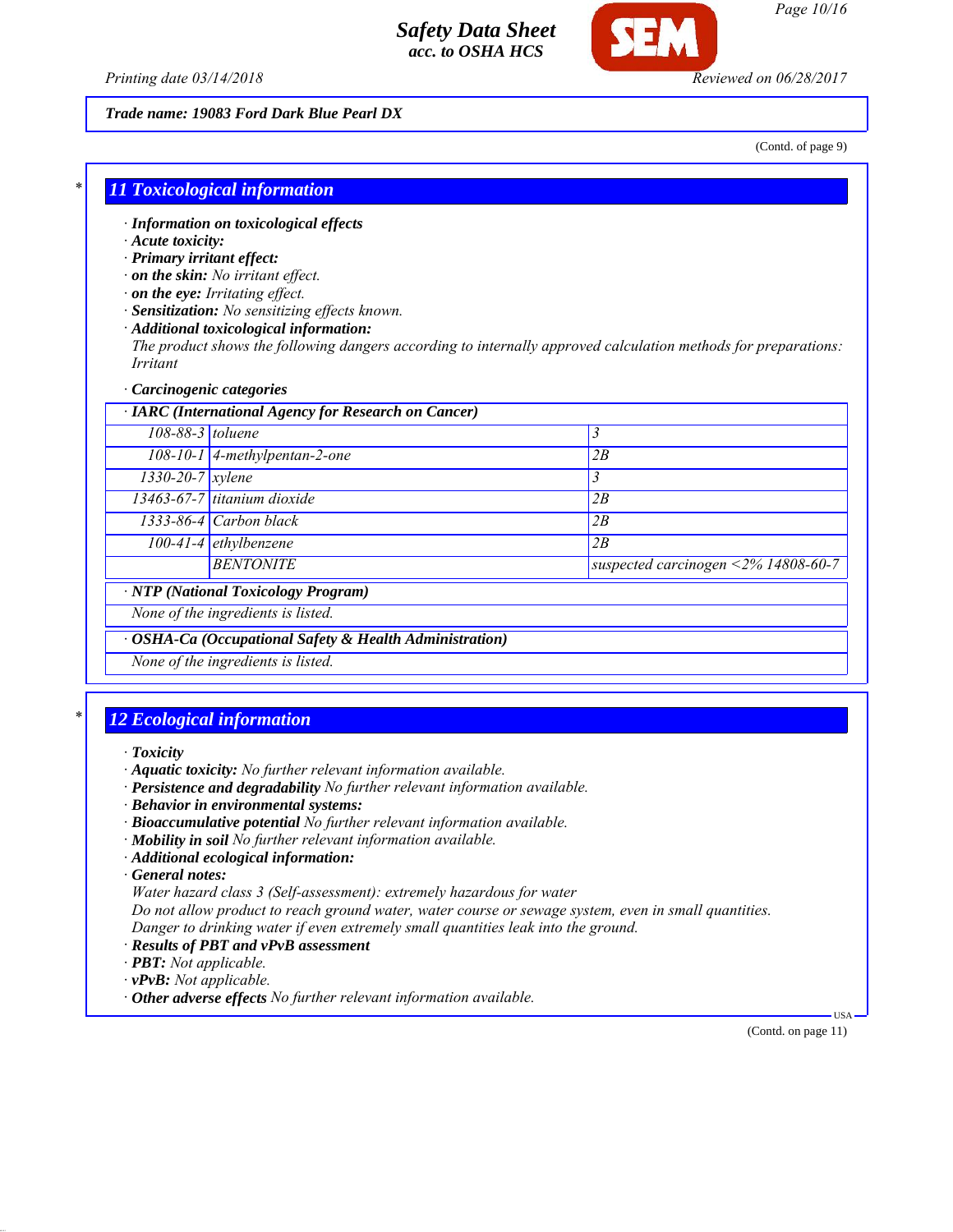

*Page 11/16*

*Printing date 03/14/2018 Reviewed on 06/28/2017*

*Trade name: 19083 Ford Dark Blue Pearl DX*

(Contd. of page 10)

USA

## *13 Disposal considerations*

*· Waste treatment methods*

#### *· Recommendation:*

*Must not be disposed of together with household garbage. Do not allow product to reach sewage system.*

- *· Uncleaned packagings:*
- *· Recommendation: Disposal must be made according to official regulations.*

# *\* 14 Transport information · UN-Number · DOT, ADR, IMDG, IATA UN1950 · UN proper shipping name*  $Aerosols, flammable$ *· ADR 1950 Aerosols · IMDG AEROSOLS · IATA AEROSOLS, flammable · Transport hazard class(es) · DOT · Class 2.1 · Label 2.1 · ADR · Class 2 5F Gases · Label 2.1 · IMDG, IATA · Class 2.1 · Label 2.1 · Packing group · DOT, ADR, IMDG, IATA Void · Environmental hazards: · Marine pollutant: No · Special precautions for user Warning: Gases* (Contd. on page 12)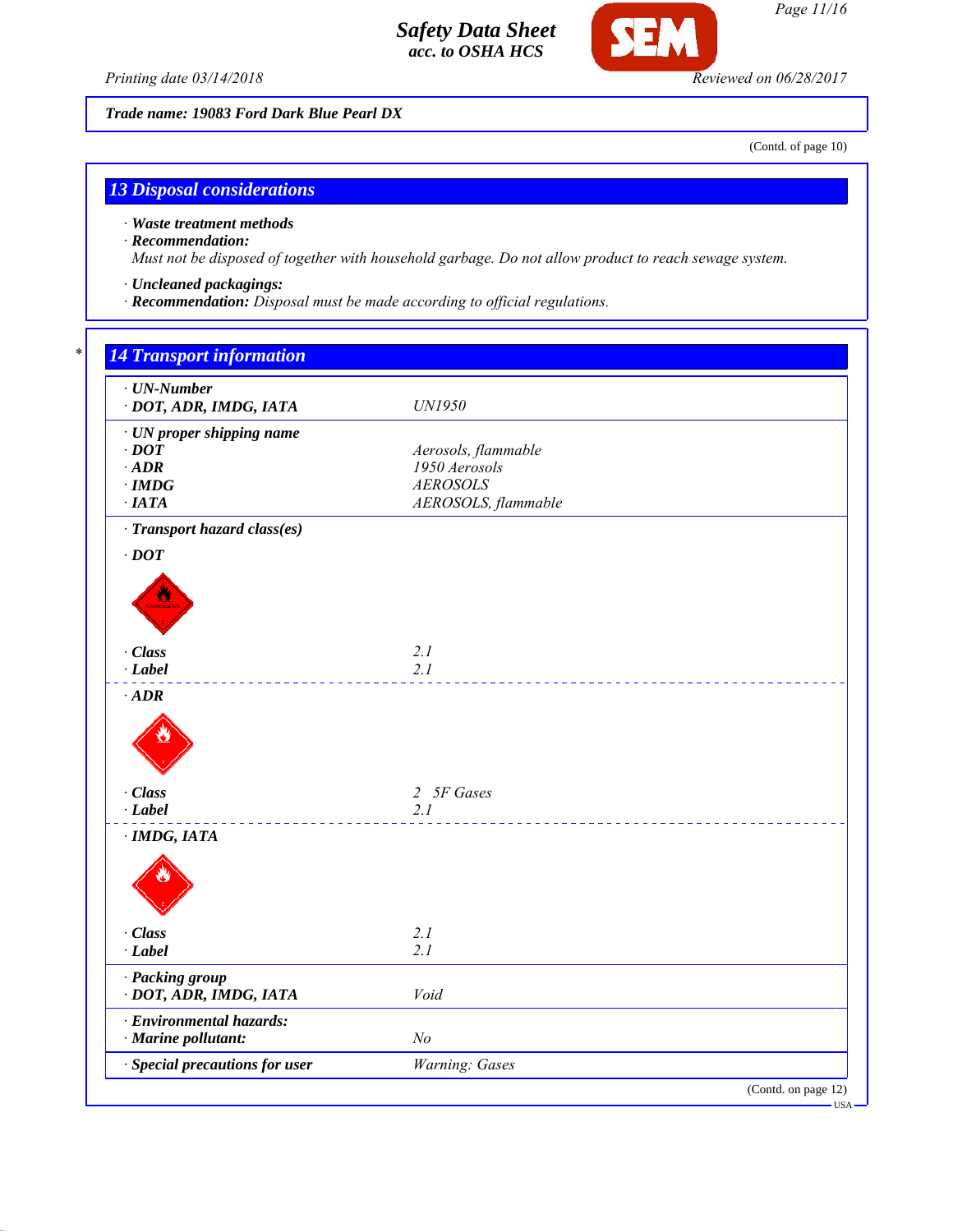*Printing date 03/14/2018 Reviewed on 06/28/2017*

**SEM** 

*Trade name: 19083 Ford Dark Blue Pearl DX*

|                                                    | (Contd. of page 11)                                                           |
|----------------------------------------------------|-------------------------------------------------------------------------------|
| · EMS Number:                                      | $F$ -D,S-U                                                                    |
| · Stowage Code                                     | SW1 Protected from sources of heat.                                           |
|                                                    | SW22 For AEROSOLS with a maximum capacity of 1 litre:                         |
|                                                    | Category A. For AEROSOLS with a capacity above 1 litre:                       |
|                                                    | Category B. For WASTE AEROSOLS: Category C, Clear of living<br>quarters.      |
| · Segregation Code                                 | SG69 For AEROSOLS with a maximum capacity of 1 litre:                         |
|                                                    | Segregation as for class 9. Stow "separated from" class 1 except for          |
|                                                    | division 1.4. For AEROSOLS with a capacity above 1 litre:                     |
|                                                    | Segregation as for the appropriate subdivision of class 2. For                |
|                                                    | WASTE AEROSOLS: Segregation as for the appropriate subdivision<br>of class 2. |
|                                                    |                                                                               |
| $\cdot$ Transport in bulk according to Annex II of |                                                                               |
| <b>MARPOL73/78 and the IBC Code</b>                | Not applicable.                                                               |
| · Transport/Additional information:                |                                                                               |
| $\cdot$ DOT                                        |                                                                               |
| $\cdot$ Quantity limitations                       | On passenger aircraft/rail: 75 kg                                             |
|                                                    | On cargo aircraft only: 150 kg                                                |
| $·$ ADR                                            |                                                                               |
| $\cdot$ Excepted quantities (EQ)                   | Code: E0                                                                      |
|                                                    | Not permitted as Excepted Quantity                                            |
| $\cdot$ IMDG                                       |                                                                               |
| $\cdot$ Limited quantities (LQ)                    | II.                                                                           |
| $\cdot$ Excepted quantities (EQ)                   | Code: E0                                                                      |
|                                                    | Not permitted as Excepted Quantity                                            |
| $\cdot$ UN "Model Regulation":                     | UN 1950 AEROSOLS, 2.1                                                         |

# *\* 15 Regulatory information*

*· Safety, health and environmental regulations/legislation specific for the substance or mixture · Sara*

|                        | Section 355 (extremely hazardous substances):      |
|------------------------|----------------------------------------------------|
|                        | None of the ingredient is listed.                  |
|                        | · Section 313 (Specific toxic chemical listings):  |
|                        | Acrylic Resin                                      |
| $108-88-3$ toluene     |                                                    |
|                        | $108-10-1$ 4-methylpentan-2-one                    |
| $1330 - 20 - 7$ xylene |                                                    |
|                        | $100-41-4$ ethylbenzene                            |
|                        | $71 - 36 - 3$ butan-1-ol                           |
|                        | 7727-43-7 barium sulphate, natural                 |
|                        | · TSCA (Toxic Substances Control Act):             |
|                        | $67-64-1$ acetone                                  |
|                        | 108-65-6 $\sqrt{2}$ -methoxy-1-methylethyl acetate |
|                        | (Contd. on page 13)                                |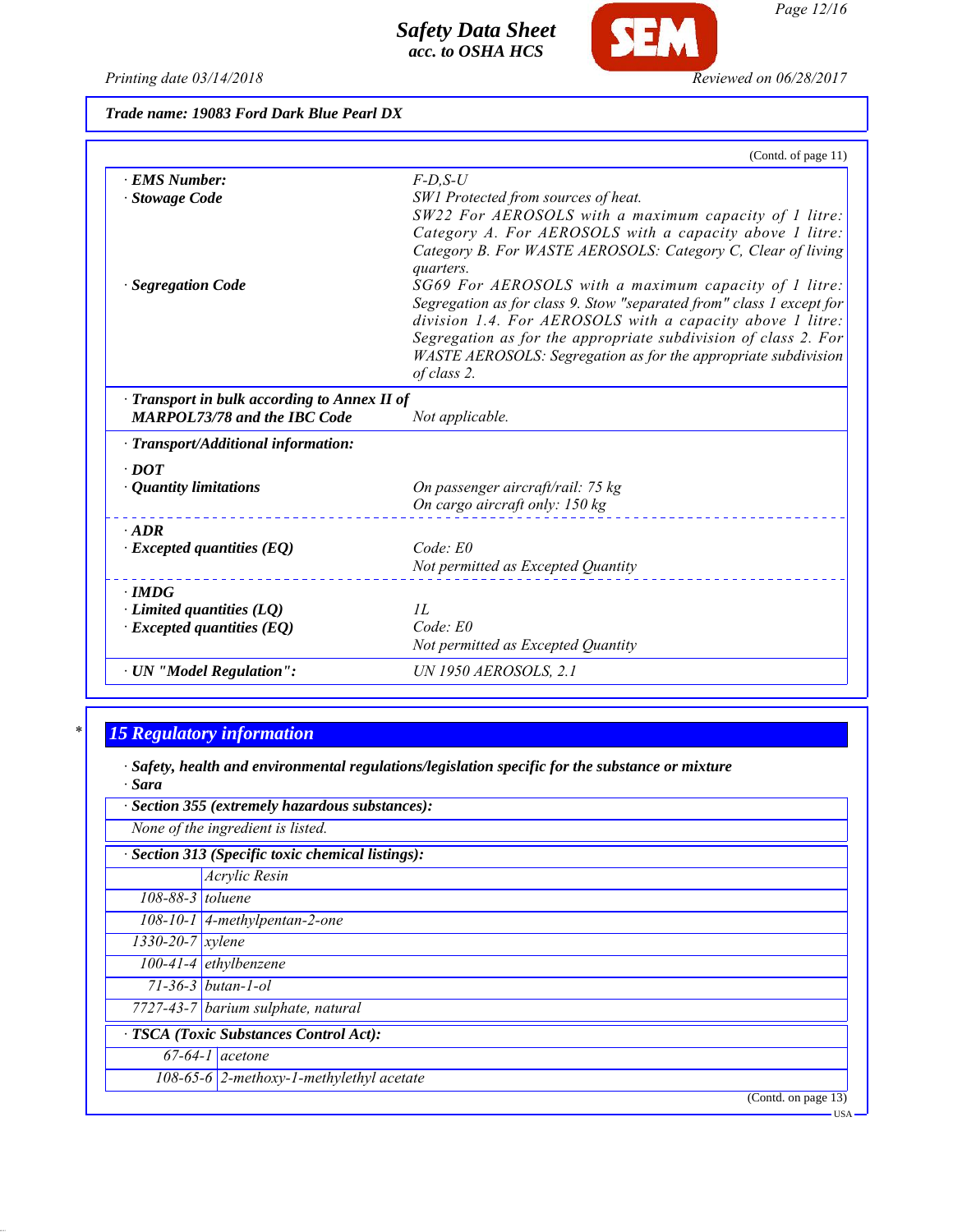

*Page 13/16*

*Printing date 03/14/2018 Reviewed on 06/28/2017*

*Trade name: 19083 Ford Dark Blue Pearl DX*

|                                                             | (Contd. of page 12)                                                                                                                                                                                                              |  |  |
|-------------------------------------------------------------|----------------------------------------------------------------------------------------------------------------------------------------------------------------------------------------------------------------------------------|--|--|
|                                                             | 123-86-4 $n$ -butyl acetate                                                                                                                                                                                                      |  |  |
|                                                             | $110-19-0$ isobutyl acetate                                                                                                                                                                                                      |  |  |
| 108-88-3 toluene                                            |                                                                                                                                                                                                                                  |  |  |
|                                                             | 763-69-9 ethyl 3-ethoxypropionate                                                                                                                                                                                                |  |  |
|                                                             | 9004-36-8 Cellulose Acetate Butyrate                                                                                                                                                                                             |  |  |
|                                                             | $108-10-1$ 4-methylpentan-2-one                                                                                                                                                                                                  |  |  |
|                                                             | $110-43-0$ heptan-2-one                                                                                                                                                                                                          |  |  |
|                                                             | 147-14-8 Phthalocyanine Blue                                                                                                                                                                                                     |  |  |
| $1330-20-7$ xylene                                          |                                                                                                                                                                                                                                  |  |  |
|                                                             | $13463-67-7$ titanium dioxide                                                                                                                                                                                                    |  |  |
|                                                             | 16883-83-3 benzyl 3-isobutryloxy-1-isopropyl-2-2-dimethylpropyl phthalate                                                                                                                                                        |  |  |
|                                                             | 1333-86-4 Carbon black                                                                                                                                                                                                           |  |  |
|                                                             | $100-41-4$ ethylbenzene                                                                                                                                                                                                          |  |  |
|                                                             | $71 - 36 - 3$ butan-1-ol                                                                                                                                                                                                         |  |  |
|                                                             | $41556-26-7$ bis(1,2,2,6,6-Pentamethyl-4-piperidinyl) sebacate                                                                                                                                                                   |  |  |
|                                                             | $104810-48-2$ poly(oxy-1,2-ethanediyl), $\alpha$ -[3-(3-(2H-benzotriazol-2-yl)-5-(1,1-dimethylethyl)-4-hydroxyphenyl]-<br>l-oxopropyl]-ω-hydroxy-                                                                                |  |  |
|                                                             | $104810-47-1$ poly(oxy-1,2-ethanediyl), $\alpha$ -[3-[3-(2H-benzotriazol-2-yl)-5-(1,1-dimethylethyl)-4-hydroxyphenyl]-<br>1-oxopropyl]-ω-[3-[3-(2H- benzotriazol-2-yl)-5-(1,1-dimethylethyl)-4-hydroxyphenyl]-1-<br>oxopropoxy]- |  |  |
|                                                             | 7727-43-7 barium sulphate, natural                                                                                                                                                                                               |  |  |
|                                                             | 82919-37-7 Methyl (1,2,2,6,6,- pentamethyl-4-piperidinyl) sebacate                                                                                                                                                               |  |  |
|                                                             | 25322-68-3 Polyethylene glycol                                                                                                                                                                                                   |  |  |
|                                                             | 106-79-6 Dimethyl sebacate(Impurity)                                                                                                                                                                                             |  |  |
|                                                             | $2403-89-6$ 4-Piperidinol, 1,2,2,6,6 pentamethyl- (Impurity)                                                                                                                                                                     |  |  |
|                                                             | 9038-95-3 OXIRANE, ME, POLYMER                                                                                                                                                                                                   |  |  |
|                                                             | $108-83-8$ 2,6-dimethylheptan-4-one                                                                                                                                                                                              |  |  |
|                                                             | 19549-80-5 $\vert$ 4,6-dimethylheptan-2-one                                                                                                                                                                                      |  |  |
|                                                             | $78-83-1$ butanol                                                                                                                                                                                                                |  |  |
|                                                             | 57-55-6 Methyl glycol                                                                                                                                                                                                            |  |  |
|                                                             | · TSCA new (21st Century Act) (Substances not listed)                                                                                                                                                                            |  |  |
|                                                             | 68476-86-8 Petroleum gases, liquefied, sweetened                                                                                                                                                                                 |  |  |
| · Proposition 65                                            |                                                                                                                                                                                                                                  |  |  |
|                                                             | Chemicals known to cause cancer:                                                                                                                                                                                                 |  |  |
| $108 - 10 - 1$                                              | $4$ -methylpentan-2-one                                                                                                                                                                                                          |  |  |
|                                                             | $1330 - 20 - 7$ xylene                                                                                                                                                                                                           |  |  |
| $13463-67-7$ titanium dioxide                               |                                                                                                                                                                                                                                  |  |  |
| $1333-86-4$ Carbon black                                    |                                                                                                                                                                                                                                  |  |  |
| $100-41-4$ ethylbenzene                                     |                                                                                                                                                                                                                                  |  |  |
| Chemicals known to cause reproductive toxicity for females: |                                                                                                                                                                                                                                  |  |  |
| None of the ingredients is listed.                          |                                                                                                                                                                                                                                  |  |  |
|                                                             | (Contd. on page $14$ )                                                                                                                                                                                                           |  |  |
|                                                             | <b>USA</b>                                                                                                                                                                                                                       |  |  |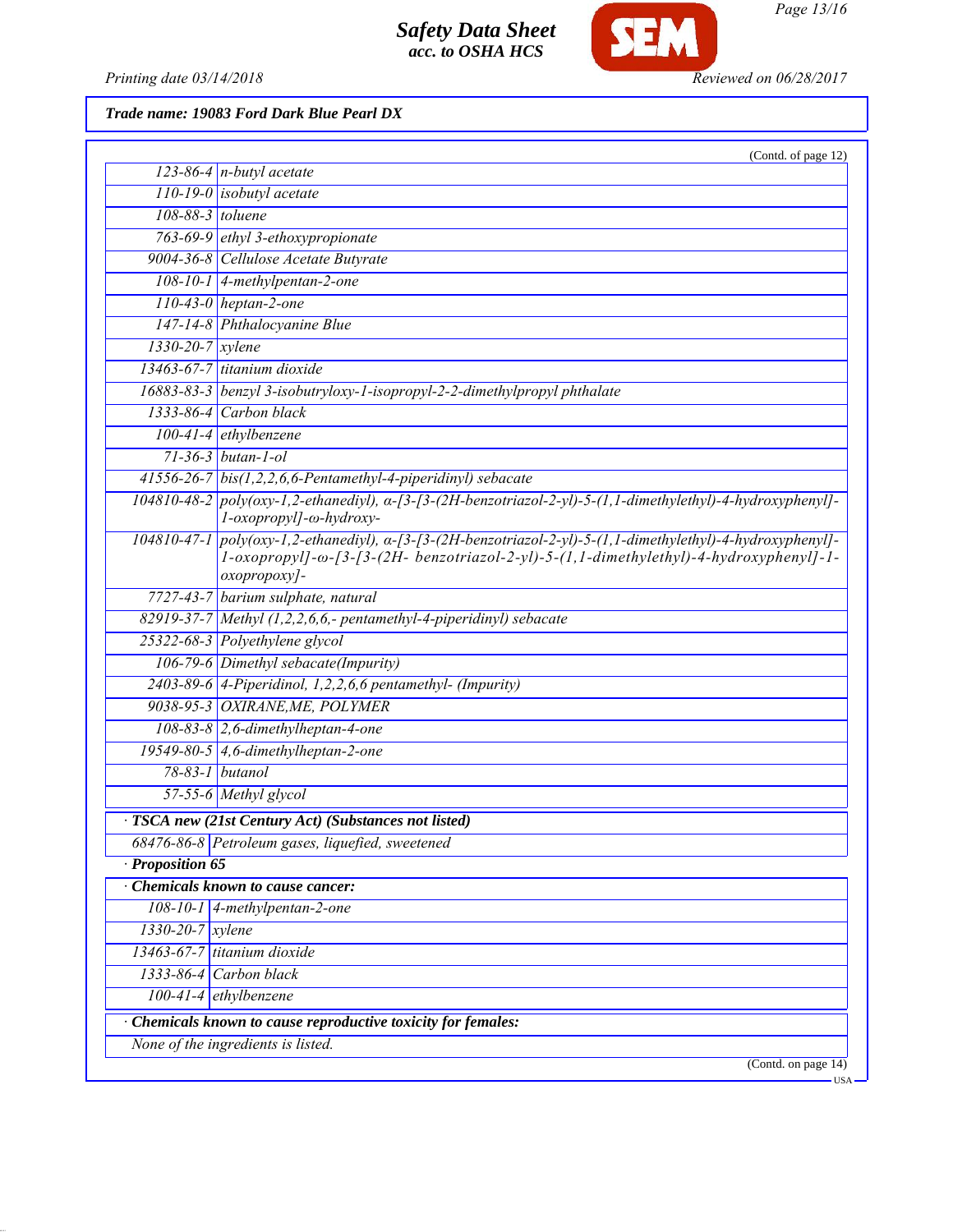

*Page 14/16*

*Printing date 03/14/2018 Reviewed on 06/28/2017*

*Trade name: 19083 Ford Dark Blue Pearl DX*

|                                                                    |                                    | (Contd. of page 13)   |  |  |
|--------------------------------------------------------------------|------------------------------------|-----------------------|--|--|
| Chemicals known to cause reproductive toxicity for males:          |                                    |                       |  |  |
| None of the ingredients is listed.                                 |                                    |                       |  |  |
| Chemicals known to cause developmental toxicity:                   |                                    |                       |  |  |
| 108-88-3 toluene                                                   |                                    |                       |  |  |
| 108-10-1   4-methylpentan-2-one                                    |                                    |                       |  |  |
| Cancerogenity categories                                           |                                    |                       |  |  |
| <b>EPA</b> (Environmental Protection Agency)                       |                                    |                       |  |  |
| $67-64-1$ acetone                                                  |                                    | Ι                     |  |  |
| 108-88-3 toluene                                                   |                                    | II                    |  |  |
|                                                                    | 108-10-1   4-methylpentan-2-one    | Ι                     |  |  |
| 1330-20-7 xylene                                                   |                                    |                       |  |  |
|                                                                    | $100-41-4$ ethylbenzene            | D                     |  |  |
|                                                                    | $71 - 36 - 3$ butan-1-ol           | D                     |  |  |
|                                                                    | 7727-43-7 barium sulphate, natural | D, CBD(inh), NL(oral) |  |  |
| · TLV (Threshold Limit Value established by ACGIH)                 |                                    |                       |  |  |
|                                                                    | $\overline{67-64-1}$ acetone       | A4                    |  |  |
| 108-88-3 toluene                                                   |                                    | A4                    |  |  |
| $1330 - 20 - 7$ xylene                                             | A <sub>4</sub>                     |                       |  |  |
|                                                                    | 13463-67-7 titanium dioxide<br>A4  |                       |  |  |
|                                                                    | $1333-86-4$ Carbon black<br>A4     |                       |  |  |
|                                                                    | $100-41-4$ ethylbenzene<br>A3      |                       |  |  |
| · NIOSH-Ca (National Institute for Occupational Safety and Health) |                                    |                       |  |  |
|                                                                    | 13463-67-7 titanium dioxide        |                       |  |  |

*1333-86-4 Carbon black*

*· GHS label elements The product is classified and labeled according to the Globally Harmonized System (GHS). · Hazard pictograms*



*· Signal word Danger*

*· Hazard-determining components of labeling: acetone toluene 4-methylpentan-2-one n-butyl acetate · Hazard statements H222 Extremely flammable aerosol. H280 Contains gas under pressure; may explode if heated. H319 Causes serious eye irritation. H351 Suspected of causing cancer. H361 Suspected of damaging fertility or the unborn child. H336 May cause drowsiness or dizziness.*

*H373 May cause damage to organs through prolonged or repeated exposure.*

(Contd. on page 15)

**HSA**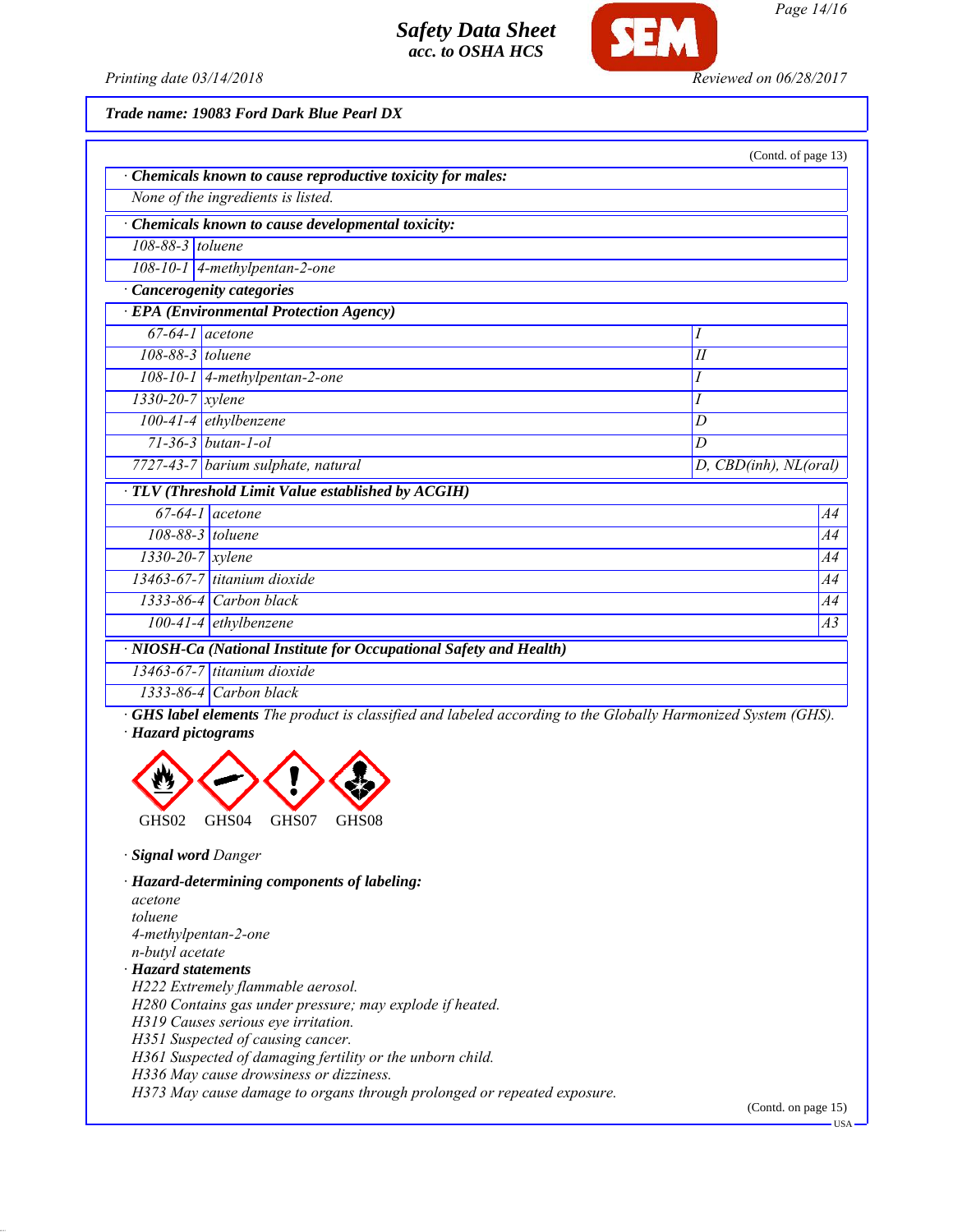*Printing date 03/14/2018 Reviewed on 06/28/2017*

#### *Trade name: 19083 Ford Dark Blue Pearl DX*

| (Contd. of page 14)                                                                                           |  |  |  |
|---------------------------------------------------------------------------------------------------------------|--|--|--|
| · Precautionary statements                                                                                    |  |  |  |
| Obtain special instructions before use.                                                                       |  |  |  |
| Do not handle until all safety precautions have been read and understood.                                     |  |  |  |
| Keep away from heat/sparks/open flames/hot surfaces. - No smoking.                                            |  |  |  |
| Do not spray on an open flame or other ignition source.                                                       |  |  |  |
| Pressurized container: Do not pierce or burn, even after use.                                                 |  |  |  |
| Do not breathe dust/fume/gas/mist/vapors/spray.                                                               |  |  |  |
| Wash thoroughly after handling.                                                                               |  |  |  |
| Use only outdoors or in a well-ventilated area.                                                               |  |  |  |
| Wear protective gloves/protective clothing/eye protection/face protection.                                    |  |  |  |
| IF INHALED: Remove person to fresh air and keep comfortable for breathing.                                    |  |  |  |
| P305+P351+P338 If in eyes: Rinse cautiously with water for several minutes. Remove contact lenses, if present |  |  |  |
| and easy to do. Continue rinsing.                                                                             |  |  |  |
| IF exposed or concerned: Get medical advice/attention.                                                        |  |  |  |
| Call a poison center/doctor if you feel unwell.                                                               |  |  |  |
| Get medical advice/attention if you feel unwell.                                                              |  |  |  |
| If eye irritation persists: Get medical advice/attention.                                                     |  |  |  |
| Store in a well-ventilated place. Keep container tightly closed.                                              |  |  |  |
| Store locked up.                                                                                              |  |  |  |
| Protect from sunlight. Store in a well-ventilated place.                                                      |  |  |  |
| Protect from sunlight. Do not expose to temperatures exceeding $50^{\circ}C/122^{\circ}F$ .                   |  |  |  |
| Dispose of contents/container in accordance with local/regional/national/international<br>regulations.        |  |  |  |
|                                                                                                               |  |  |  |

*· Chemical safety assessment: A Chemical Safety Assessment has not been carried out.*

#### *\* 16 Other information*

*This information is based on our present knowledge. However, this shall not constitute a guarantee for any specific product features and shall not establish a legally valid contractual relationship.*

- *· Department issuing SDS: Environment protection department.*
- *· Contact: Rita Joiner (rjoiner@semproducts.com)*
- *· Date of preparation / last revision 03/14/2018 / 17*
- *· Abbreviations and acronyms:*

*RID: Règlement international concernant le transport des marchandises dangereuses par chemin de fer (Regulations Concerning the International Transport of Dangerous Goods by Rail) ICAO: International Civil Aviation Organisation*

*ADR: Accord européen sur le transport des marchandises dangereuses par Route (European Agreement concerning the International Carriage of Dangerous Goods by Road)*

*IMDG: International Maritime Code for Dangerous Goods*

- *DOT: US Department of Transportation*
- *IATA: International Air Transport Association*

*ACGIH: American Conference of Governmental Industrial Hygienists*

- *EINECS: European Inventory of Existing Commercial Chemical Substances*
- *ELINCS: European List of Notified Chemical Substances*
- *CAS: Chemical Abstracts Service (division of the American Chemical Society)*

*NFPA: National Fire Protection Association (USA)*

- *HMIS: Hazardous Materials Identification System (USA)*
- *VOC: Volatile Organic Compounds (USA, EU)*
- *PBT: Persistent, Bioaccumulative and Toxic*
- *vPvB: very Persistent and very Bioaccumulative*
- *NIOSH: National Institute for Occupational Safety OSHA: Occupational Safety & Health*
- *TLV: Threshold Limit Value*
- *PEL: Permissible Exposure Limit*
- *REL: Recommended Exposure Limit*
- *BEI: Biological Exposure Limit*

(Contd. on page 16)

USA